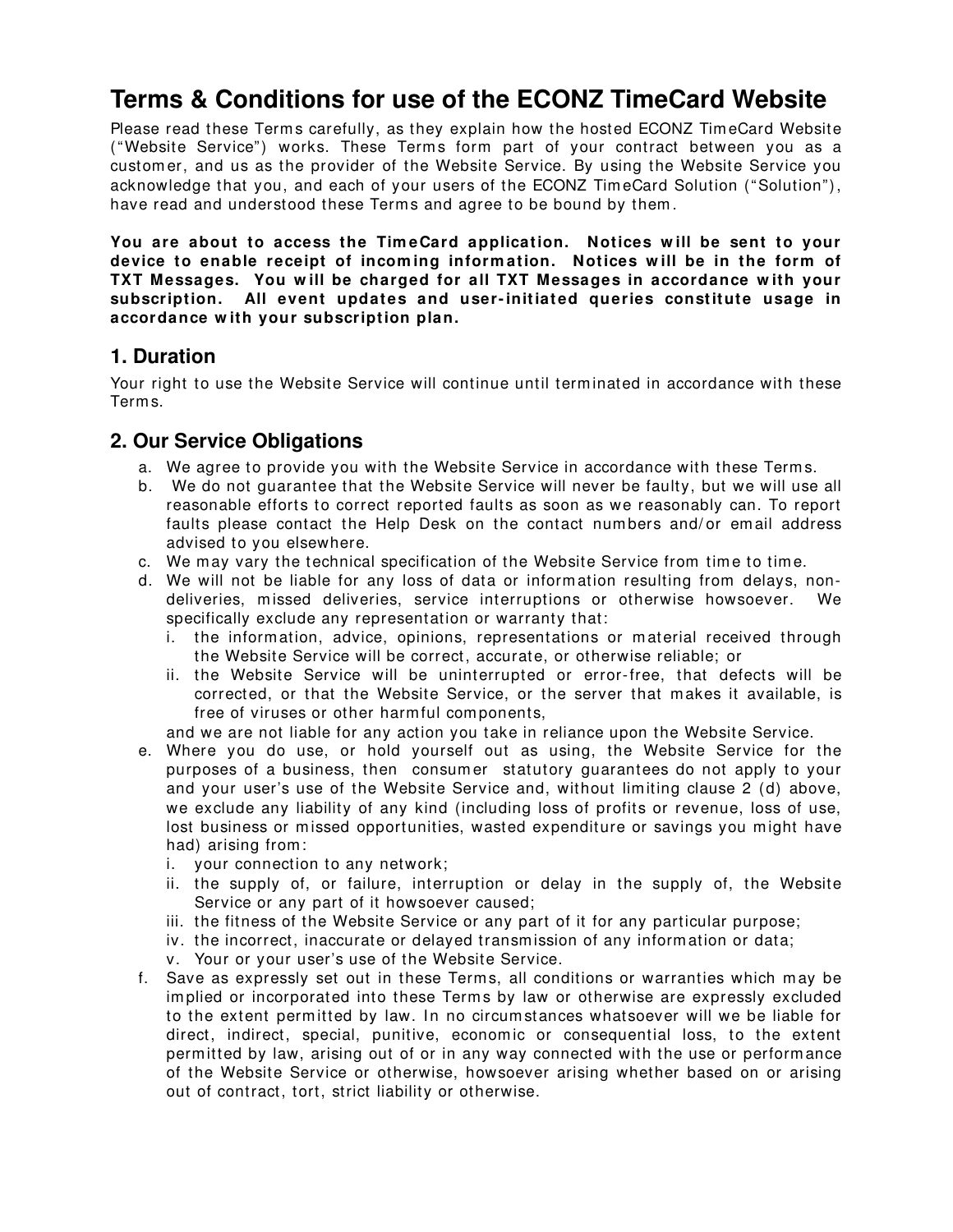# **3. Security**

- a. To use the Website Service you will select an administrator user name and password that you can change at any tim e.
- b. You will be responsible for creating each user's individual password required to access the Website Service and the Solution ("User password/ s"). You are responsible for the security and proper use of your password and user password/s and must take all necessary steps to ensure that they are kept confidential, used properly and not disclosed to unauthorized persons. You will notify us of any unauthorized use of such password or account or any other breach of security.
- c. You are responsible for ensuring that no unauthorised access is obtained to the Website Service through your account. You will be entirely liable for all activities conducted through your account whether authorised by you, a user or not, until such time as you notify us of such unauthorised use. If we have reason to believe that there is likely to be a breach of security or m isuse of the Web-site Service, we m ay change your administrator password and notify you accordingly. If you forget your adm inistrator password, you should contact our helpdesk.
- d. We will arrange for you to select a new sign-in name and password and to change this detail in our system if you tell us as soon as you becom e aware that your sign-in name and/or password may be known to another person and/or there has been unauthorized access to your custom er file.
- e. We will not be responsible for the im parting of any confidential inform ation exchanged between you and your user and us, during your and your user's use of the Website Service.

#### **4. Your Responsibilities**

- a. You have a non-exclusive, non-transferable, limited, revocable right to use the Website Service in relation to the Solution. You will not use the Website Service for any other purpose, including any commercial purpose or in a way that infringes the rights of others ("Approved Use"), without our express prior written consent.
- b. The Website Service must not be used:
	- i. fraudulently or in connection with a crim inal offence; or
	- ii. to send, receive, upload, download, use or re-use any m aterial which is offensive, abusive, indecent, defam atory, obscene or m enacing, in breach of any person's intellectual property rights or privacy or otherwise unlawful; or
	- iii. to cause annoyance, inconvenience or needless anxiety; or
	- iv. to send commercial advertising or promotional material; or
	- v. to modify, copy, distribute, transmit, display, perform, publish, reproduce, license, create derivative works from, assign, transfer or sell any ECONZ intellectual property, software, obtained from or via the Website Service; or
	- vi. to knowingly or recklessly transmit any electronic material (including viruses) through the Website Service which will cause or is likely to cause detrim ent or harm, in any degree, to computer systems owned by us; or
	- vii. to co-brand or frame the Website Service or any portion thereof (whereby the Website or portion thereof will appear on the same screen with a portion of another website), and you acknowledge that any breach of these obligations will entitle us to immediately terminate your right to use the Website Service without notice.
- c. You shall only access the Website Service as perm itted by us and shall not attem pt at any time to circumvent system security or access any source software or compiled code.
- d. If you use the server capacity or any software m ade available to you in any way which, in our opinion, is, or is likely to be, detrimental to the provision of the Website Service to you, or any other customer and fail to take corrective action within a reasonable period of receiving notice from us, we may treat the contravention as a breach of these Term s.
- e. You are responsible for the provision of and paym ent for a suitable PC (with Internet Explorer 5.5 or Mozilla 1.7 or above), m odem , and Internet connection necessary for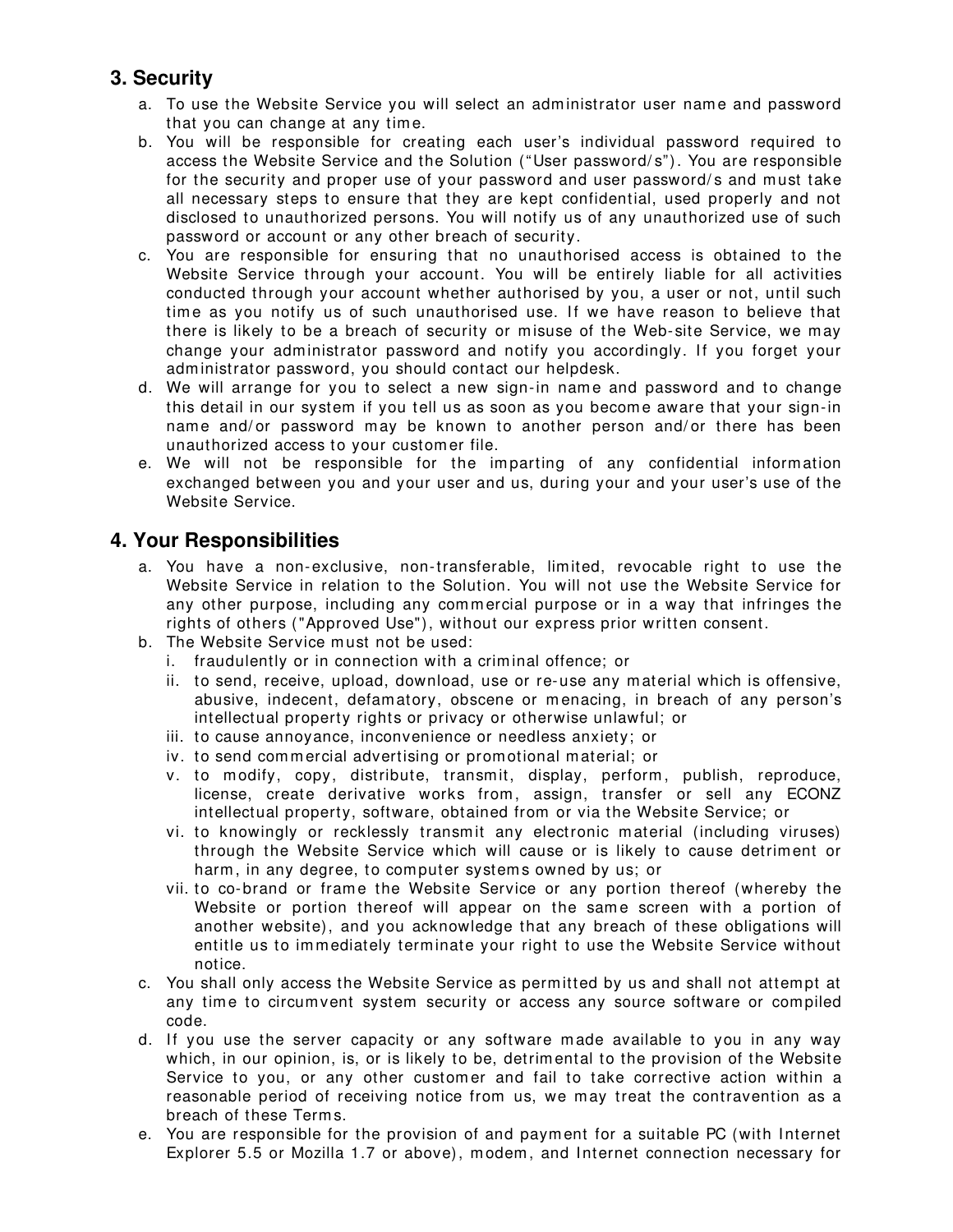connection to the Website Service. Any equipm ent connected to or used with the Website Service and our network must be connected and used in accordance with any instructions, safety and security procedures applicable to the use of that equipm ent and must be technically compatible with the Website Service, the Solution and the network.

- f. You agree to fully indem nify and to hold us harm less from and against any claim brought by a third party resulting from your or your user's use of the Website Service or the network and in respect of all losses (whether direct, indirect, consequential or otherwise), costs, actions, proceedings, claims, damages, expenses (including reasonable legal costs and expenses), or liabilities, whatsoever suffered or incurred directly by us in consequence of your breach or non-observance of these Terms.
- g. You acknowledge that you are responsible for ensuring that no unauthorized access to the Website Service is obtained through your account and that you are liable for all such activities conducted through such account whether authorised or not.
- h. You are responsible for the data and information accessed, transmitted, processed, and/ or received via the Website Service and the Solution. You acknowledge that in providing you with the Solution we will, from time to time, delete completed and cancelled work requests from the system. We will only delete work requests that have been identified for a minimum of 3 months as completed and/or cancelled. Once deleted such work requests will no longer be accessible for reporting, extraction or viewing via the Website Service and we shall have no liability to you for such deleted data or information. We recommend that you utilise the report and export function to keep an historical record of work requests, if required.

# **5. Suspension, Restriction, Termination of Services**

- a. From time to time, we may temporarily suspend the whole or any part of the Website Service for routine repairs or maintenance. We will endeavour to give as much notice as is reasonable in the circum stances.
- b. We m ay elect to suspend or term inate your right to use the Website Service immediately and without prior notice:
	- i. if you breach any of these Terms or
	- ii. if, for any reason what soever, we are unable to deliver the Website Service or otherwise we are unable to perform our obligations set out in these Term s.

# **6. Intellectual Property**

- a. We either own the intellectual property rights in the Website Service (excluding your data and inform ation which belongs to you), or where we use any intellectual property belonging to a third party, we have a license to do so. These intellectual property rights include, for exam ple, all copyright, tradem ark and design rights relating to the Website Service, including the Software used in providing the Website Service. You acknowledge that by using the Website Service none of these intellectual property rights is transferred to you.
- b. With respect to any Software provided with the Website Service you agree:
	- i. we rem ain the owner or licensee of the Software;
	- ii. your right to use the Software is personal to you and m ay not be transferred to anyone else;
	- iii. to comply with the terms of any agreements reasonably required by the owners of any intellectual property rights in such Software;
	- iv. not to change or interfere with the Software in any way;
	- v. not to use the Software to create any source code;
	- vi. not to copy, m odify the Software, or create any new software partly or wholly based on the Software.
- c. We m ay offer upgrades or provide new versions of the Software. When offered, you will install the upgrade or new version as soon as you reasonably can and no later than 3 m onths after it is provided. If you require assistance, please contact our help desk.